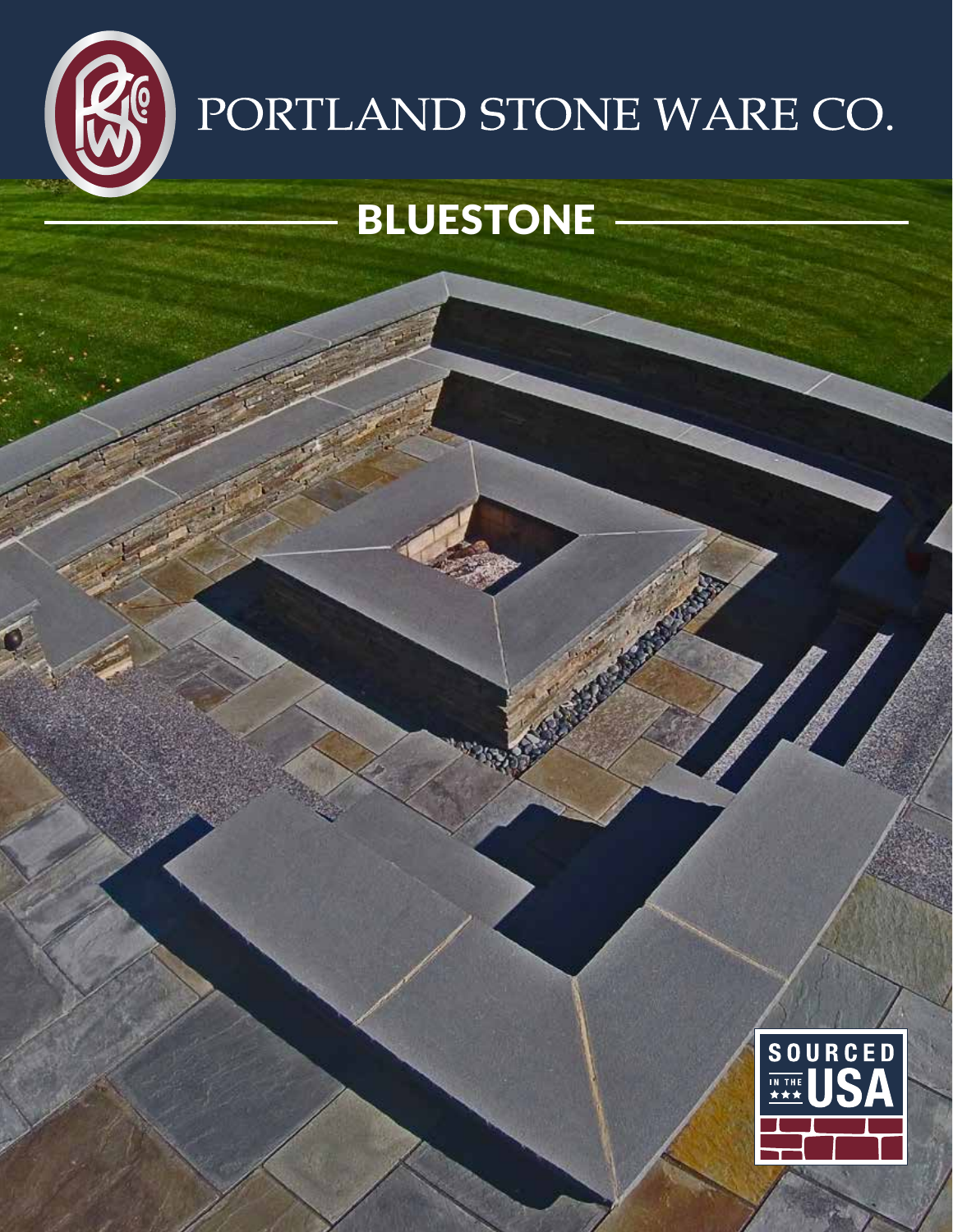## Bluestone

#### Bluestone is a premier outdoor product.

Whether you want a rustic feel or a chic look, varieties of Bluestone will be the ultimate, natural solution. Bluestone is a layered sandstone found only in the northeastern tier of Pennsylvania, parts of northern New Jersey and the southern tier of New York.

Bluestone products have many uses, from cut dimensional stone used in patios, walkways and stair treads to architectural stone featured around buildings. It is also used for natural steps, natural thin veneer and other landscape features. Join others in the trend of transforming your outdoor space into your favorite living area. Take advantage of the natural beauty beyond the drywall.

#### Bluestone Products



*Irregular* **Bluestone Mixed Color Natural Cleft**

| <b>Thickness Weight</b>        |                   | <b>PSW Item#</b> |  |
|--------------------------------|-------------------|------------------|--|
| $1\frac{1}{2}$ " - 2" 3000 lbs | priced per pallet | R05FSI0003       |  |



*Irregular* **Bluestone Mixed Color Thermal**

1½" - 2" 3000 lbs R05FSI0004 priced per pallet **Thickness Weight PSW Item #**



*Irregular* **Bluestone Blue Natural Cleft**

| <b>Thickness Weight</b>        |                   | <b>PSW Item#</b> |
|--------------------------------|-------------------|------------------|
| $1\frac{1}{2}$ " - 2" 3000 lbs | priced per pallet | R05FSI0001       |



*Irregular* **Bluestone Lilac Natural Cleft**

| <b>Thickness Weight</b>        |                   | <b>PSW Item#</b> |
|--------------------------------|-------------------|------------------|
| $1\frac{1}{2}$ " - 2" 3000 lbs | priced per pallet | R05FSI0002       |



*Tumbled Irregular* **Bluestone Blue**

| <b>Thickness Weight</b> |                               | <b>PSW Item#</b> |
|-------------------------|-------------------------------|------------------|
| $1" - 3"$               | 3000 lbs<br>priced per pallet | R05FST0003       |



#### *Tumbled* **Bluestone Garden Path**

1" - 3" 3000 lbs R05FSI0001 priced per pallet **Thickness Weight PSW Item #**



| 10111101140 DIUGSLOTI <del>a</del><br><b>Wallstone</b><br>$\frac{1}{2}$ pallets available |                               |                       |  |
|-------------------------------------------------------------------------------------------|-------------------------------|-----------------------|--|
| <b>Thickness</b>                                                                          | Weight                        | <b>PSW Item#</b>      |  |
| $1" - 3"$                                                                                 | 3000 lbs<br>priced per pallet | R05FSI0001            |  |
| Heavy wall                                                                                | priced per pallet             | 3000 lbs   R17WST0002 |  |

#### Pattern: Refers to square or rectangular shaped stone Treads: Refers to capping steps

| <b>TOP</b><br><b>FINISH</b>                      | <b>COLOR</b>           | <b>DESCRIPTION</b>                                                                                                          | <b>SIZES</b>                                                                                                                                                                                                                                                                                                                        |
|--------------------------------------------------|------------------------|-----------------------------------------------------------------------------------------------------------------------------|-------------------------------------------------------------------------------------------------------------------------------------------------------------------------------------------------------------------------------------------------------------------------------------------------------------------------------------|
| <b>Thermal</b><br><b>Natural</b><br><b>Cleft</b> | Blue or<br>Mixed Color | Produced by applying<br>high temperatures,<br>leaving a slightly rough-<br>textured finish<br>An uneven, natural<br>surface | $24" \times 30"$<br>$12" \times 12"$<br>$18" \times 18"$<br>18" x 24"<br>24" x 36"<br>$12" \times 18"$<br>$18" \times 30"$<br>$30'' \times 30''$<br>$12" \times 24"$<br>$18" \times 36"$<br>$30'' \times 36''$<br>$12" \times 30"$<br>$36" \times 36"$<br>24" x 24"<br>$12" \times 36"$<br>Pallets average 150-200 SF for all sizes |
| Tumbled<br>Pavers                                | Mixed Color            | An even, smooth surface<br>with rounded edges                                                                               | $6" \times 6" - 12" \times 24"$                                                                                                                                                                                                                                                                                                     |

| <b>EDGE</b>            | <b>WIDTH</b>                    | <b>LENGTH</b>             |
|------------------------|---------------------------------|---------------------------|
| Thermal 1 Long 2 Short | 12"                             | $3' - 8'$<br>$9'$ & $10'$ |
| Thermal 1 Long Only    | 14"<br>16"<br>18"<br>20"<br>24" | $4' - 8'$                 |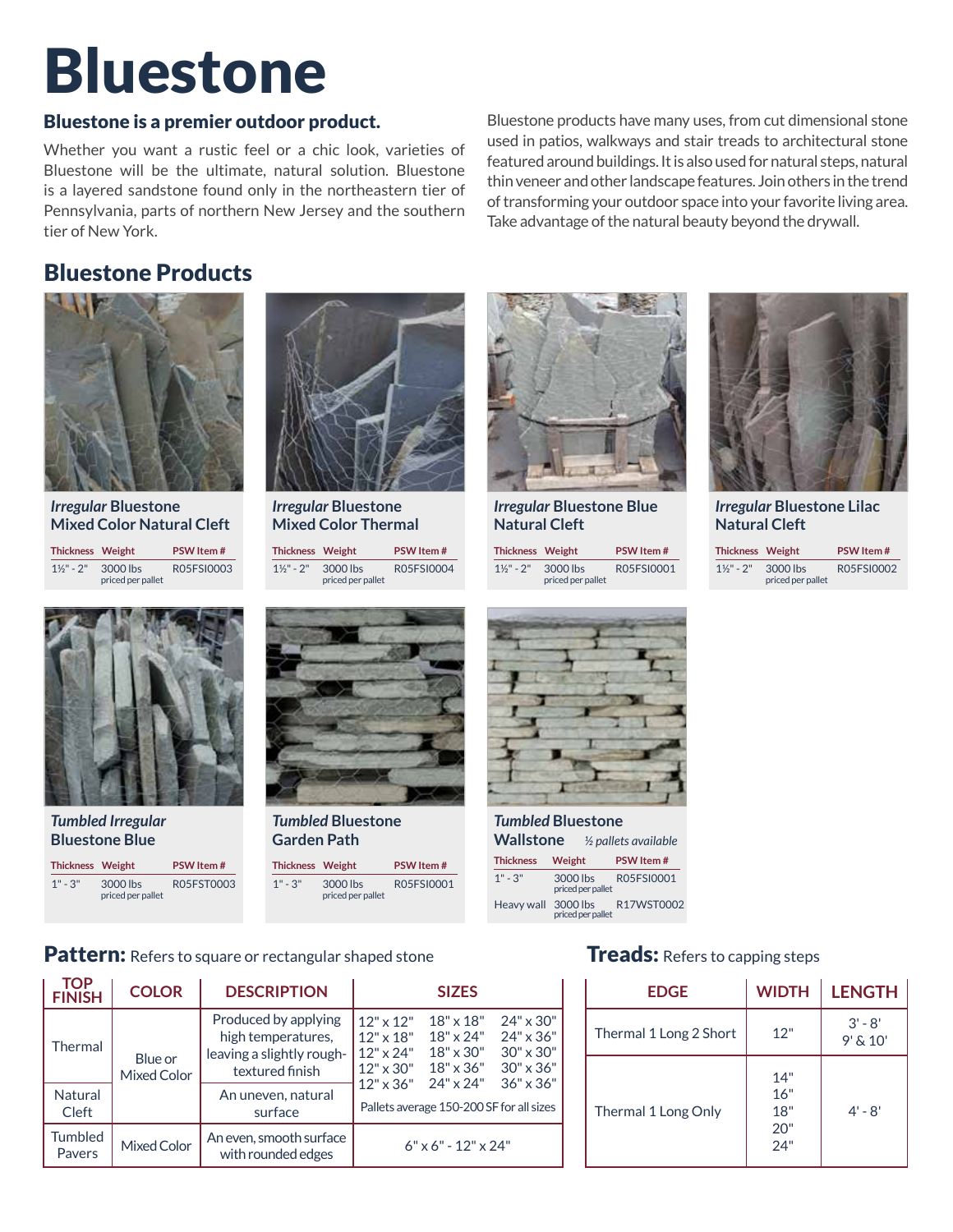









*Bluestone Mixed Color* 



### Custom In-House Fabrication

Portland Stone Ware has the ability to custom fabricate most of your special material requirements. From sketch, to CAD drawings, to templates; submit your quote request and watch your project come to life.

With our superior stone knowledge, expert fabrication staff, and state of the art stone cutting equipment, we can turn ideas into finished product.





#### **Custom In-House Bluestone Dimensions**

| <b>THICKNESS</b>                                                                                  |     | MAX   MAX<br> WIDTH  LENGTH |
|---------------------------------------------------------------------------------------------------|-----|-----------------------------|
| 1", 1 <sup>1</sup> / <sub>2</sub> ", 2", 2 <sup>1</sup> / <sub>2</sub> ", 3", 4", 6", 7", 8", 10" | 48" |                             |





Please visit our website at **portlandstoneware.com** for more information on Custom Fabrication Options.